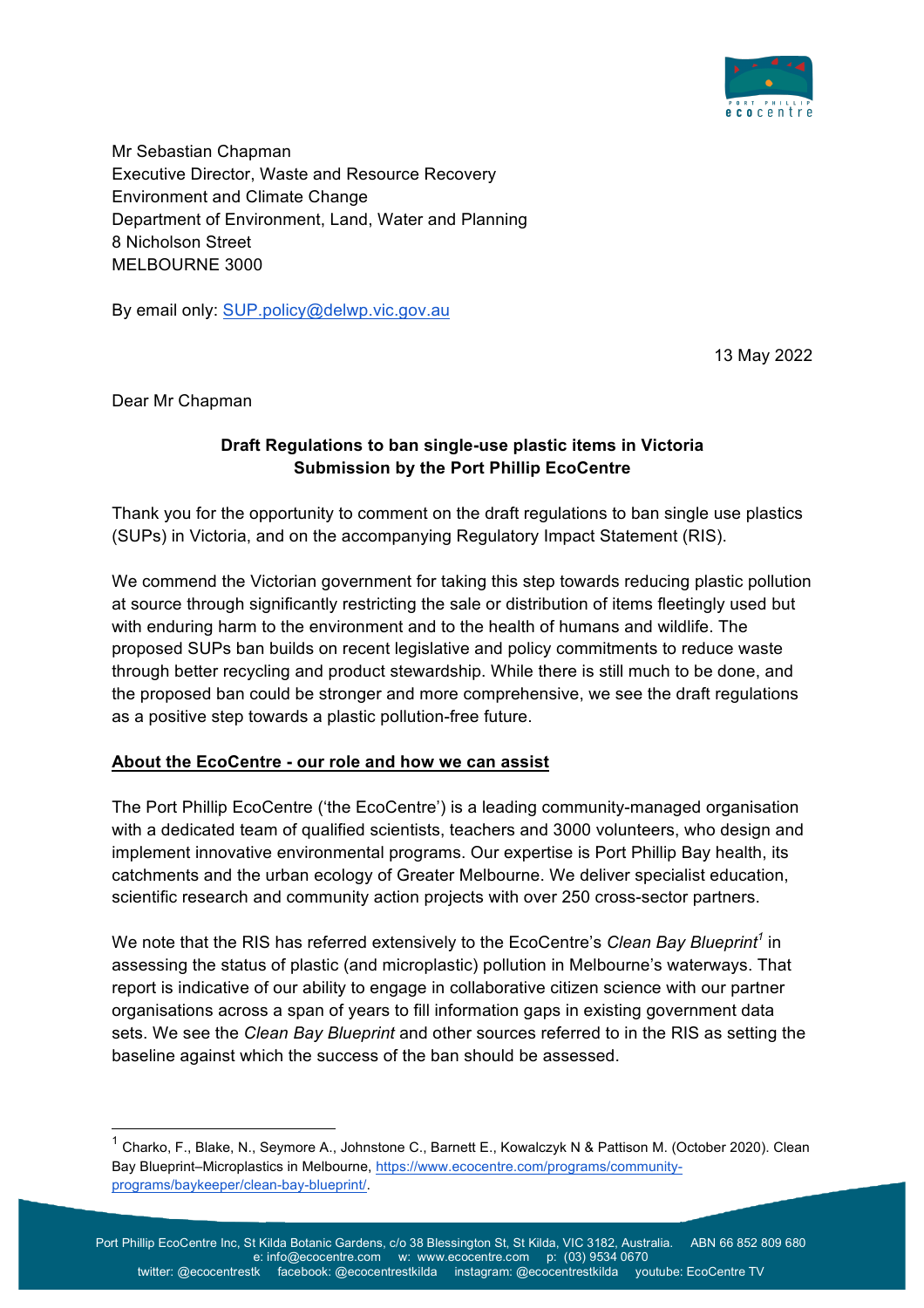

Our recent partnership projects directly relating to monitoring plastic pollution include the aforementioned Clean Bay Blueprint (conducting monthly trawls in Melbourne's major rivers over 5 years with Yarra Riverkeeper Association); and Street2Bay (more than 500 street litter audits over 6 different street usage types, conducted over two years by Scouts Victoria groups across Greater Melbourne). Apart from cigarette butts being 50% of all litter recorded, the key findings of Street2Bay<sup>2</sup> were that streets in retail areas generated the most litter, with the majority of items being single-use plastic packaging typically generated by fast food and convenience outlets.

As recognised in the RIS, monitoring and evaluation are critical to determining the effectiveness of the ban in achieving its objectives. The RIS also notes that Implementation will need to be supported by education and engagement. The EcoCentre is uniquely equipped to support each of these tasks, utilising our extensive network of partner organisations, our combined range of skills and expertise, and our collective reach into the community of Greater Melbourne. With appropriate arrangements in place, the EcoCentre stands ready to design and deliver suitable community education and engagement programs as well as citizen science activities to support monitoring and evaluation of the ban.

## **The banned items could be broader and more comprehensive**

The list of items currently proposed to be banned is limited and the Victorian government has not foreshadowed any further tranches or next steps towards eliminating plastic pollution. The bans fail to include other single-use items that are commonly littered, degrade into microplastic and cause harm to the environment such as:

- plastic cups and lids (including 'bubble tea' containers)
- plastic-lined coffee cups and lids
- fish-shaped soy sauce containers ('sushi fish')
- convenience store sauce sachets
- plastic packaging (including lolly wrappers)
- cigarette butts (with filters containing plastic fibres)

Bans are useful for items that are unnecessary or where reusable items or other alternatives can serve the same function. Where single-use items are necessary (such as for medical or forensic purposes), consideration must first be given to whether alternatives exist or can be designed for enhanced sustainability.

The definition of 'reusable' in the proposed Regulations is overly vague and could be improved by reference to improved design. **We support the definition of 'reusable' subject to the inclusion of a reference to the item being manufactured** *and designed*  **to be used for the same purpose on multiple occasions.**

The requirement for a manufacturer to include a one-year warranty is **supported**. **Additionally,** manufacturers should be required (or encouraged) to provide information

 <sup>2</sup> Blake, N. (2021) *Street2Bay litter survey project*, unpublished report available upon request from the Port Phillip EcoCentre, https://www.ecocentre.com/contact/.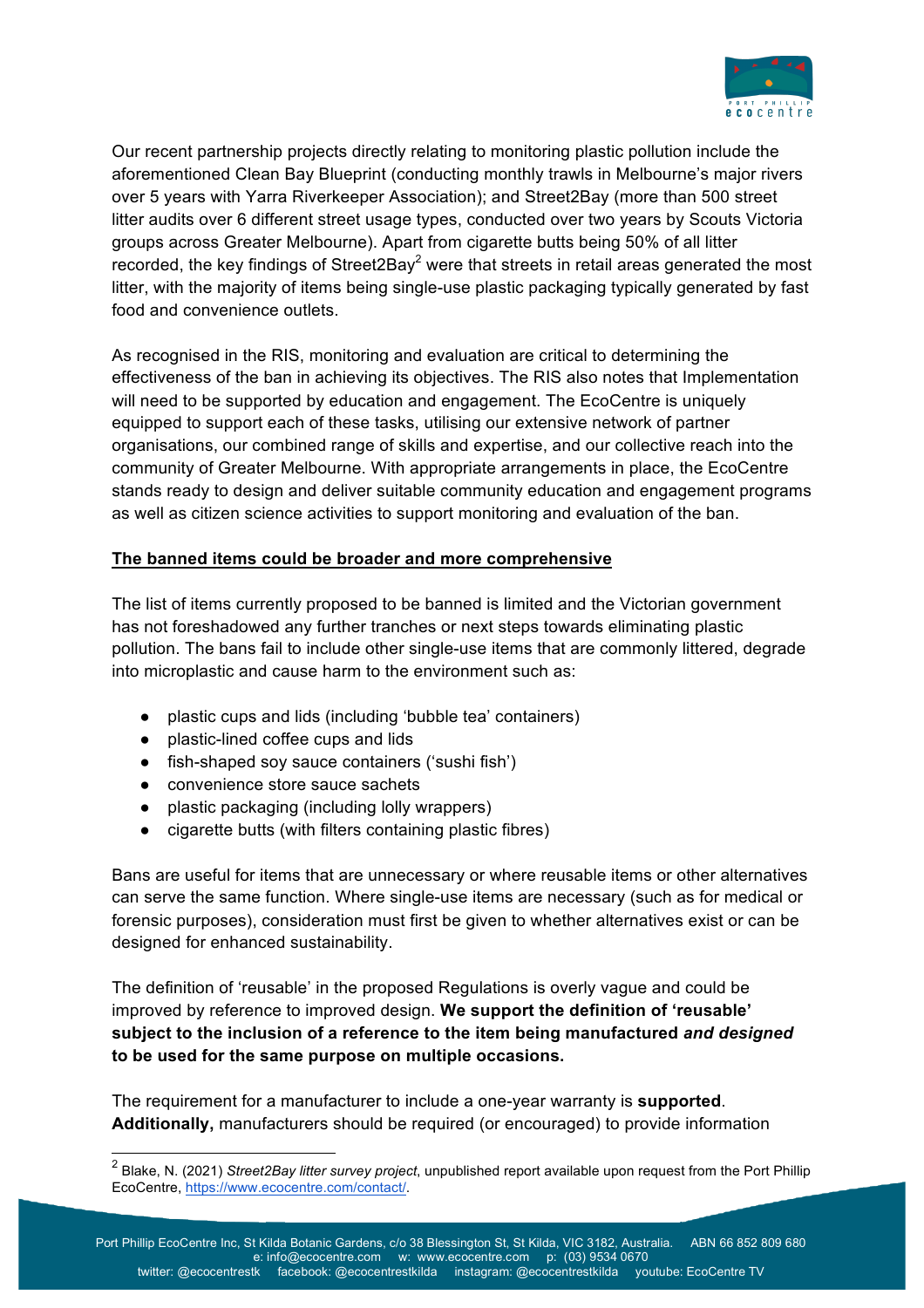

about the number of reuses a consumer can expect from a product and information about appropriate disposal of the product. This is consistent with, respectively, Australian Consumer Law obligations around product quality<sup>3</sup> and the Australia Recycling Label which all Australian governments have endorsed.<sup>4</sup>

With respect to the specified list of banned SUPs, we:

- in principle, support the proposal to exempt drinking straws used by a person **with a disability or for medical reasons.** Consideration could be given to adopting the approach used in South Australia to restrict the public display or ready accessibility of plastic straws wherever they are sold or supplied.<sup>5</sup>
- **do not support** the exemption for plastic cotton buds as there are alternatives that are readily available and in use, such as cotton buds with paper or bamboo sticks;
- **in principle, support** the exemption for plastic cutlery in correctional and other institutions where more eco-friendly, sustainable non-plastic alternatives are not readily available or do not meet health and safety objectives
- **do not support the proposal to exempt plastic-lined plates from the ban** as there is no justification for excluding them. This proposed exemption could seriously undermine the general ban, simply shifting the harm by creating a loophole category where product purchases could increase, a perverse outcome recorded in other jurisdictions. Reusable and other durable alternatives are readily available, obviating the need for plastic-lined plates. Where plastic-lined plates are used as party decorations, no doubt alternative eco-friendly decorations or themed activities could be used instead to lend an air of festivity to the occasion. Campaigns such as Zoos Victoria 'Bubbles not balloons' and the Party Kit Network<sup>6</sup> lending libraries provide a range of popular ideas and kits to support plastic-free celebrations.
- **support the temporary exemption of integrated food/drink packaging but do not support the long lead time (until 31 December 2025) until they are completely banned.** Industry has been on notice that single-use plastic items would be banned in Victoria since the government's announcement in early 2019, and have had time to consider how to move towards compliance with similar bans across the country and internationally. While a number of jurisdictions have exempted integrated food/drink packaging to provide a longer transitional period to adjust manufacturing and packaging processes, $^7$  industry has already begun to implement plastic reduction strategies.<sup>8</sup>

 $3$  Australian Consumer Law (2019), Guidance on the consumer guarantee as to acceptable quality and<br>'durability', https://consumer.gov.au/sites/consumer/files/inline-files/ACL-guidance-durability 0.pdf.

<sup>&</sup>lt;sup>4</sup> Australian Recycling Label, https://www.awe.gov.au/environment/protection/waste/consumers/australasian-<br>recycling-label.

<sup>&</sup>lt;sup>5</sup> *Single-use and Other Plastic Products (Waste Avoidance) Regulations 2021 (SA), reg 5.*<br><sup>6</sup> https://www<u>.partykitnetwork.org/</u>.

Figure 2. https://www.party.com<br>See the explanatory note to the exemption for prepackaged and attached products in *Explanatory Information: Regulations that Implement Exemptions under the Single-Use and Other Plastic Products (Waste Avoidance) Act 2020*, https://www.greenindustries.sa.gov.au/resources/exemptions-sup-products-waste-avoidance-act-2020

<sup>&</sup>lt;sup>8</sup> For example, in December 2021, Aldi Australia supermarkets began replacing plastic straws with recyclable paper straws on all beverage cartons as part of its '25by25' plastics and packaging commitments, https://corporate.aldi.com.au/en/corporate-responsibility/environment/plastics-packaging/.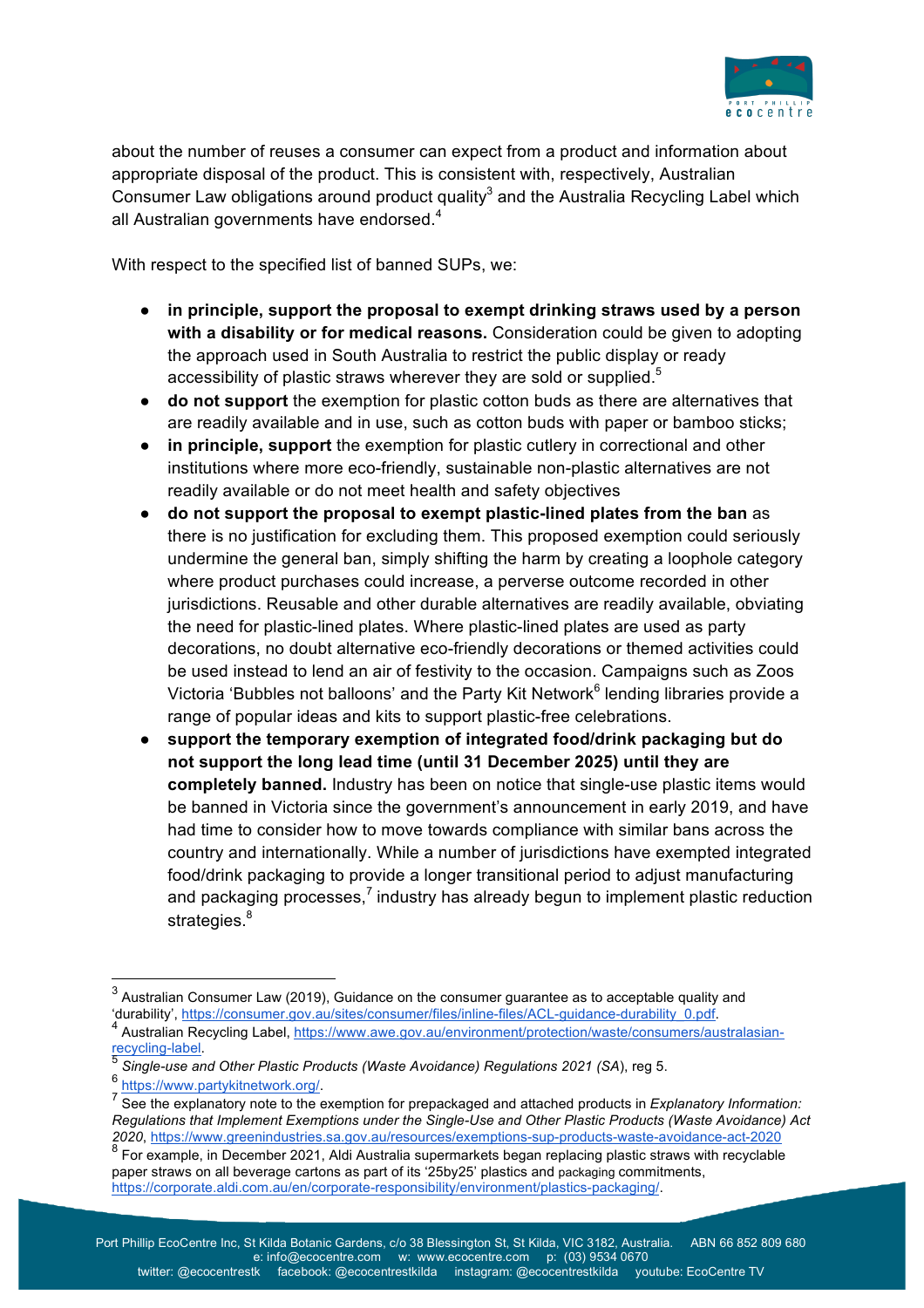

### **Victoria needs to have a holistic and longer-term strategy to reduce plastic pollution**

The proposed ban is limited and lags behind other Australian (and international) jurisdictions. Unlike other states and territories, $9$  Victoria lacks a strategy or plan for addressing plastic pollution into the future. Such a plan should, at a minimum, give effect to commitments set out in the National Waste Policy Action Plan 2019<sup>10</sup> and National Plastic Plan 2021. Ideally, Victoria's strategy should plan for policies and initiatives that can be implemented over the short, medium and long term aimed at zero plastic pollution by 2030. Regard could be given to the holistic framework proposed by Ocean Conservancy which proposes a roadmap towards this end goal. $11$ 

Banning a selection of single-use plastic items is a positive step but needs to go further. Legislative bans should sit alongside a range of levers to support industry, retailers and consumers to reduce plastic manufacturing, usage and waste. Consistent with Victoria's commitment to introduce a circular economy, other strategies should be adopted to conserve natural resources (such as limits on using fossil fuels for virgin plastic), keep materials and products circulating at their highest value, and design out waste.

The European Union's Single Use Plastics Directive<sup>12</sup> models how bans can sit within a range of interventions. The bans should be accompanied by labelling and consumer information at the point of sale, financial (dis)incentives to increase the affordability of reusable or more sustainable alternatives, and product stewardship restrictions on the manufacture of non-recyclable and other problematic plastic.

<sup>&</sup>lt;sup>9</sup> See, e.g. *Tackling plastic waste: Queensland's Plastic Reduction Plan (2019)* 

https://www.qld.gov.au/environment/pollution/management/waste/recovery/reduction/plasticpollution/tackling-plastic-waste; *NSW Plastics Action Plan* (2021) https://www.dpie.nsw.gov.au/ourwork/environment-energy-and-science/plastics-action-plan; and *WA's Plan for Plastics* (2021) https://www.wa.gov.au/service/environment/business-and-community-assistance/western-australiasplan-plastics.<br><sup>10</sup> These waste and plastics plans are available respectively at

https://www.awe.gov.au/environment/protection/waste/publications/national-waste-policy-action-plan<br>and https://www.awe.gov.au/environment/protection/waste/publications/national-plastics-plan.

<sup>&</sup>lt;sup>11</sup> Ocean Conservancy and Trash Free Seas Alliance (2019) *Plastics Policy Playbook: Strategies for a Plastic-Free Ocean*, available at https://oceanconservancy.org/news/ocean-conservancy-reportshows-recycled-content-standards-extended-producer-responsibility-schemes-can-bridge-plasticcollection-financing-gap/. See especially 'Figure 1: Roadmap for success across four key themes' at pages 20-21 of the document.

<sup>12</sup> *Directive (EU) 2019/904 of the European Parliament and of the Council of 5 June 2019 on the reduction of the impact of certain plastic products on the environment*, available at https://ec.europa.eu/environment/topics/plastics/single-use-plastics\_en. Also see the United Nations Environment Programme's discussion of a range of legislative, economic and other non-regulatory approaches used to reduce plastic in *Single-Use Plastics: A Roadmap for Sustainability - Fact Sheet for Policymakers* (2018), https://www.unep.org/resources/report/single-use-plastics-roadmapsustainability and *Tackling Plastic Pollution: Legislative Guide for the Regulation of Single-Use Plastic Products* (2021) https://www.unep.org/resources/toolkits-manuals-and-guides/tackling-plasticpollution-legislative-guide-regulation.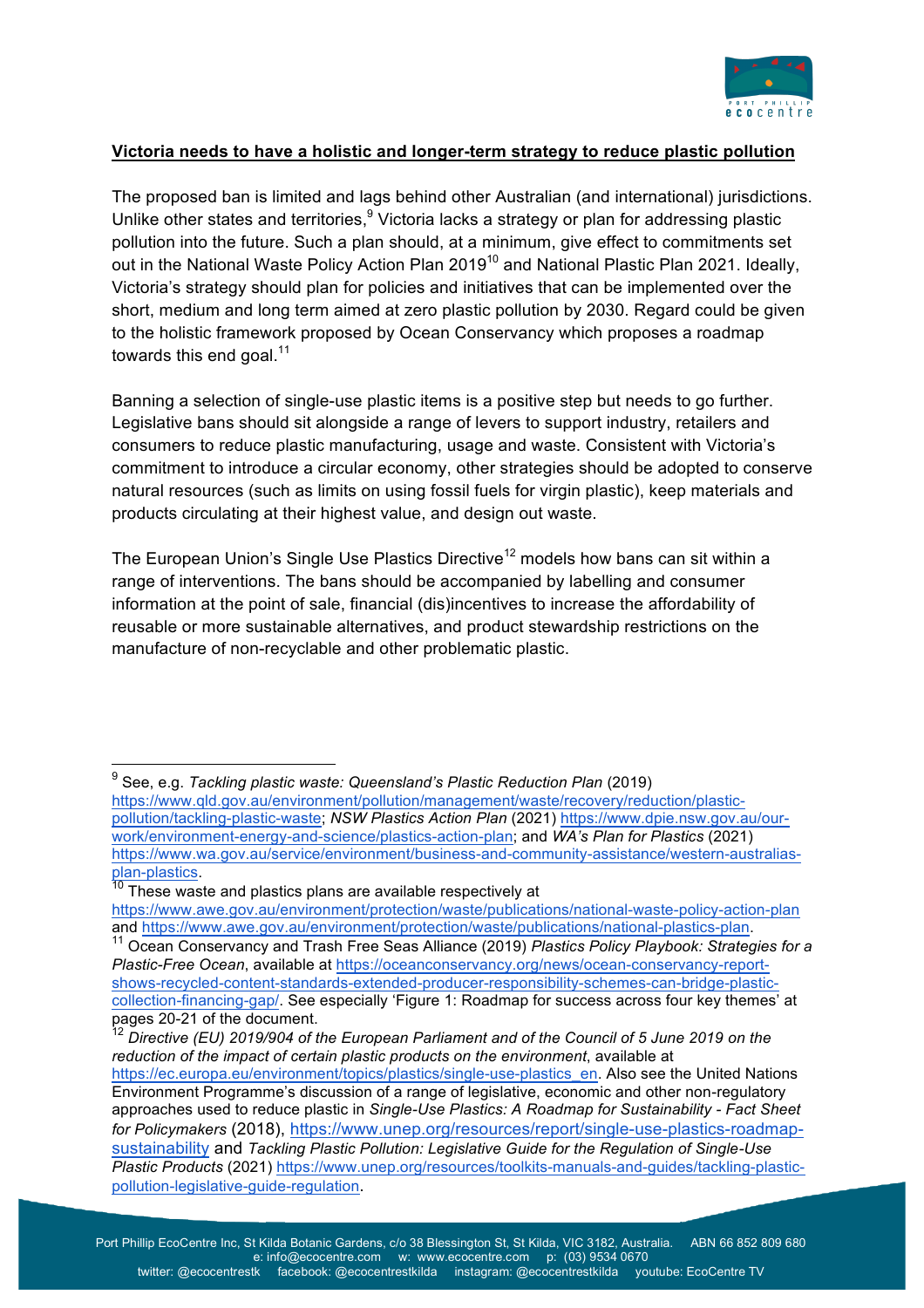

# **The ban should extend to regulating problematic plastics - not just SUPs**

# **We support the proposal to define the SUPs ban to include plastic items whether wholly or partly comprised of plastic including conventional and biodegradable, degradable and compostable plastics.**

This is consistent with our recommendation in *Clean Bay Blueprint* to ban broad-scale SUPs including oxo-degradable plastics and non-recyclable/non-compostable packaging.

Consideration should be given to regulating material types, rather than simply banning itemby-item. This approach is adopted by a number of jurisdictions including the New Zealand government who will prohibit the sale or manufacture of all oxo- and photo-degradable plastic products by October 2022.<sup>13</sup>

Product stewardship schemes should be mandated for manufacturers and retailers of plastic that ends up in landfill, contaminates recycling or resource recovery streams, or otherwise pollutes the environment (such as  $\text{PVC}^{14}$ ).

Regulating problematic plastics needs to extend to the materials and practices used in other sectors, notably in construction. While the proposed SUPs ban includes polystyrene food and drink containers, it doesn't address more significant sources of ongoing pollution. In two consecutive reports,<sup>15</sup> the Yarra Riverkeeper found that construction sites contributed the highest amount of polystyrene pollution, followed by retail, then markets/produce, manufacturers and retailers. We support the recommendations by the Yarra Riverkeeper, including a call on government to develop industry guidance aimed at minimising environmental harm associated with mishandling polystyrene, and to promote more sustainable bio-based products (such as packaging made from mycelium or recycled wool).

## **Promoting the circularity of plastic products must avoid known or foreseeable perverse outcomes (e.g. microplastic leakage at plastic recycling facilities)**

Introducing pollution-reduction strategies can result in unintended outcomes, such as shifting the purchase of one type of plastic to another. The plastic bag ban illustrates this point. While the 2019 Victorian ban of lightweight plastic bags has not yet been evaluated, the effectiveness of the South Australian ban has: In 2012, Green Industries South Australia published a report finding that, while there was a reduction of lightweight single use plastic bags in landfills, the purchase of bin liners by households increased from 15% to 80%.<sup>16</sup>

 <sup>13</sup> *Waste Minimisation (Plastic and Related Products) Regulations 2022 (NZ)*, https://legislation.govt.nz/regulation/public/2022/0069/13.0/whole.html.

<sup>&</sup>lt;sup>14</sup> A voluntary product stewardship is currently being administered through the Vinyl Council of Australia, https://vinyl.org.au/sustainability/stewardship.

<sup>&</sup>lt;sup>15</sup> The Yarra Riverkeeper's February 2020 and April 2022 reports, *Polystyrene pollution in the Yarra River: Sources and solutions* and *Polystyrene pollution in the Yarra River: Deep dive 2022*, are

<sup>&</sup>lt;sup>16</sup> Martin Aspin (Independent Consultant) (November 2012) *Review of the Plastic Shopping Bags (Waste Avoidance) Act 2008*, available at https://www.greenindustries.sa.gov.au/resources/review-ofthe-plastic-shopping-bags-(waste-avoidance)-act-2008.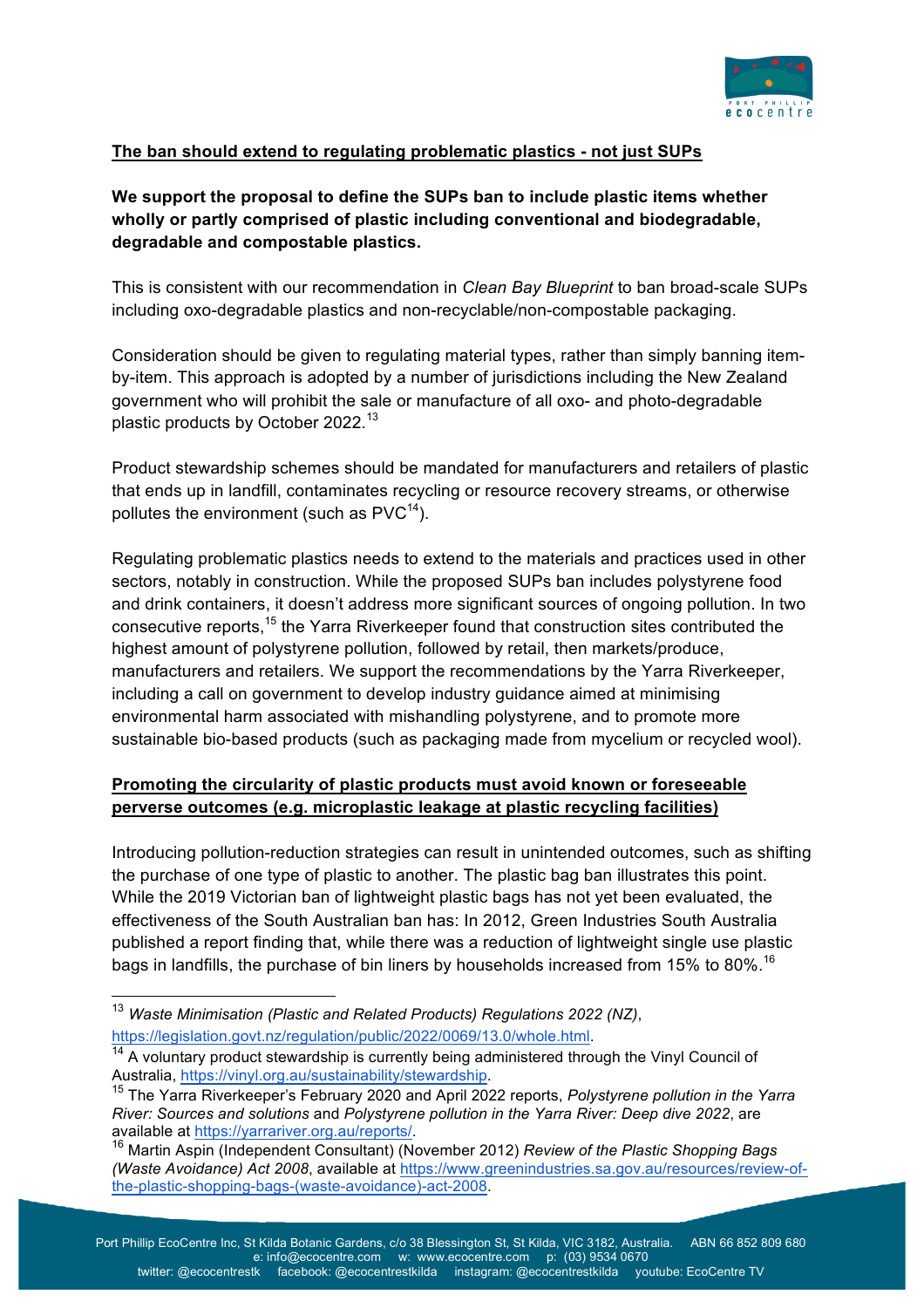

In terms of Victoria's proposed SUPs ban, monitoring and evaluation of its effectiveness should extend to assessing behavioural shifts - whether to more, or less, sustainable alternatives. If consumers and businesses end up using more durable, 'reusable' plastic items as single-use items, the objectives of the ban will not have been achieved. **A focus on reducing the use of single-use items is needed - irrespective of the material used.** As noted in a life cycle assessment commissioned by the United Nations Environment Programme, "Replacing one disposable product (e.g. made of plastic) with another disposable product made of a different material (e.g. paper…) is only likely to transfer the burdens and create other problems."<sup>17</sup>

Consideration also needs to examine the life cycle of 'reusable' plastic items after their final use. Plastic recycling and reuse is likely to significantly increase in the coming years, in line with Victoria's circular economy strategy. Plastic recycling facilities risk leakage of shredded plastic during the remanufacturing process. Early mitigation measures should be explored and introduced to avoid microplastic pollution becoming an unintended and perverse outcome of the move to reduce and reuse plastic materials.

The EcoCentre has been monitoring the issue of plastic leakage from plastic manufacturing facilities and is concerned that the issue is not being addressed, despite the recent introduction of a general environmental duty under Victoria's *Environment Protection Act*. It has become increasingly apparent that the regulatory framework is not designed to deal with the cumulative impacts of microplastic pollution. The EcoCentre is interested to work with government and industry to develop mitigation strategies and standards in this area.

#### **Concluding remarks**

- 1. The EcoCentre has provided baseline data and has capacity, if resourced, to contribute to ongoing monitoring of the impact of the ban and cumulative impacts of (micro)plastic pollution on ecosystems. Long term evaluation is critical, and often missing even in laudable policy commitments. Lack of data erodes our understanding of which environmental protection mechanisms are actually working.
- 2. A more strategic, comprehensive approach is needed to move towards a plastic pollution-free future. Include specific timeframes, diverse complementary approaches and the principle to *design out waste*. A strategy beyond item-by item bans could accelerate change and reduce perverse outcomes.
- 3. Emphasise reducing the use of single-use items irrespective of the material used.
- 4. Identify community champions and invest in education and behaviour change campaigns to implement the ban. Community organisations and local leaders (Ecocentres, Scouts, sports clubs, faith groups, schools) have credibility, placebased language and connections beyond the typical reach of government agencies.

<sup>&</sup>lt;sup>17</sup> United Nations Environment Programme (2021), Addressing single-use plastic products pollution using a life cycle approach, https://www.unep.org/resources/publication/addressing-single-use-plastic-products-pollutionusing-life-cycle-approach.